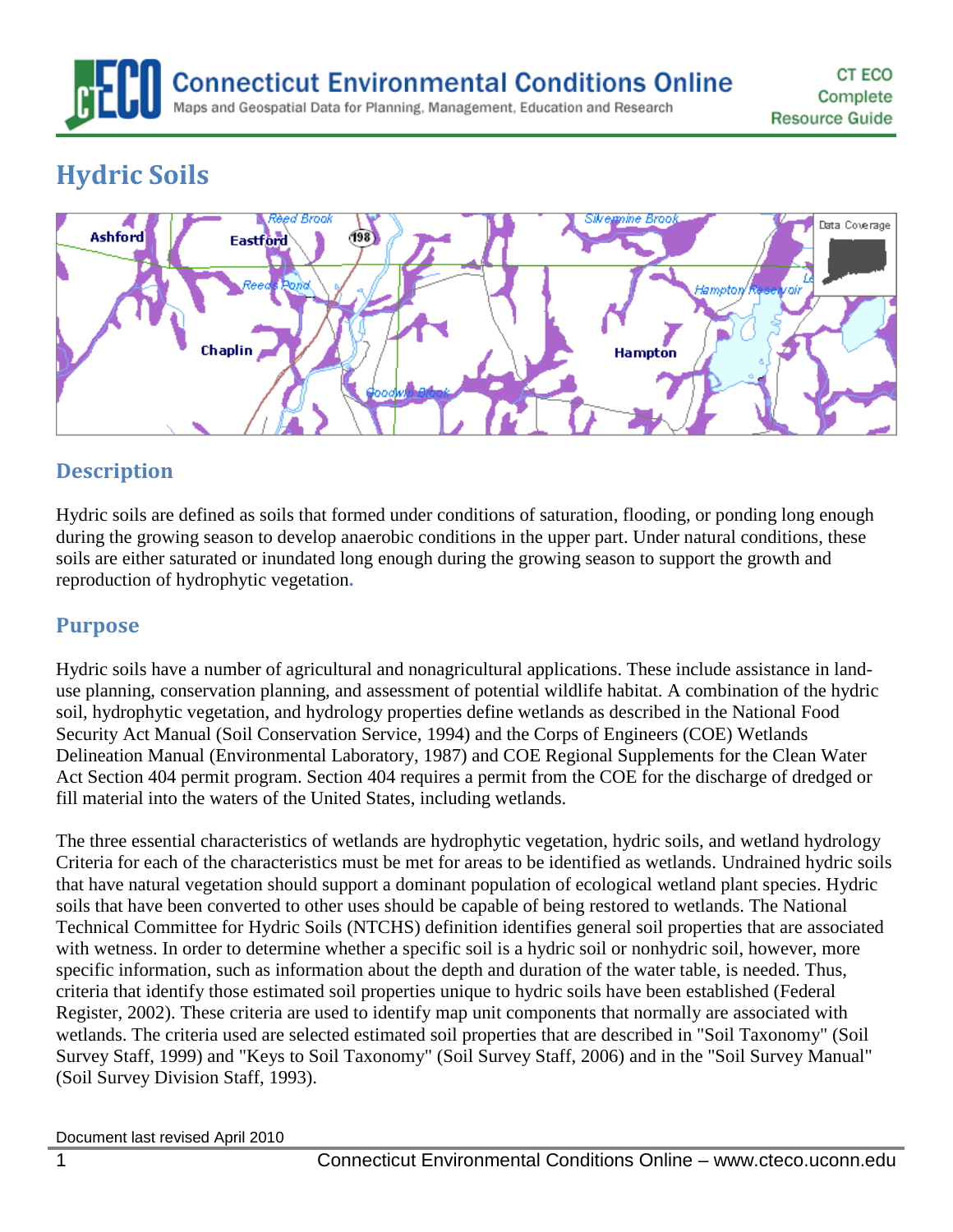## **Legend Description**

**Soil map units are not homogenous units.** They contain both similar and dissimilar soils. Hydric soil map units are dominated by Hydric soils, but have inclusions of non-hydric soils. Non-hydrdic soil map units may contain inclusions of Hydric soils. This legend indicates those types of soils that are dominated by Hydric Soils. All other soils, typically shown as a white background, are not dominated by Hydric Soils, with the exception of areas classified as Not Rated.

#### **Hydric Soils**

Soils that formed under conditions of saturation, flooding, or ponding long enough during the growing season to develop anaerobic conditions in the upper part. Under natural conditions, these soils are either saturated or inundated long enough during the growing season to support the growth and reproduction of hydrophytic vegetation.

#### **Not Rated**

Soils have characteristics that show extreme variability from one location to another. Often these areas are urban land complexes or miscellaneous areas. An on-site investigation is required to determine soil conditions present at the site.

## **Use Limitations**

*This data set is not designed for use as a primary regulatory tool in permitting or siting decisions, but may be used as a reference source.* This is public information and may be interpreted by organizations, agencies, units of government, or others based on needs; however, they are responsible for the appropriate application. Federal, State, or local regulatory bodies are not to reassign to the Natural Resources Conservation Service any authority for the decisions that they make. The Natural Resources Conservation Service will not perform any evaluations of these maps for purposes related solely to State or local regulatory programs.

#### **Related Information**

Soil survey interpretations are predictions of soil characteristics for specified land management practices. Below are descriptions of soil survey interpretations available through CT ECO.

[Farmland Soils](http://www.cteco.uconn.edu/guides/resource/CT_ECO_Resource_Guide_Soils_Farmland.pdf) - CT ECO Complete Resource Guide [Inland Wetland Soils](http://www.cteco.uconn.edu/guides/resource/CT_ECO_Resource_Guide_Soils_Inland_Wetland.pdf) - CT ECO Complete Resource Guide [Soil Drainage Class](http://www.cteco.uconn.edu/guides/resource/CT_ECO_Resource_Guide_Soils_Drainage.pdf) - CT ECO Complete Resource Guide [Soil Flooding Class](http://www.cteco.uconn.edu/guides/resource/CT_ECO_Resource_Guide_Soils_Flooding.pdf) - CT ECO Complete Resource Guide [Soil Potential Ratings for Subsurface Sewage Disposal Systems](http://www.cteco.uconn.edu/guides/resource/CT_ECO_Resource_Guide_Soils_Potential_SSDS.pdf) - CT ECO Complete Resource Guide [Soil Parent Materials](http://www.cteco.uconn.edu/guides/resource/CT_ECO_Resource_Guide_Soils_Parent_Material.pdf) - CT ECO Complete Resource Guide

## **Data Collection Date**

The original data was collected from published surveys from 1962 to 1981, field mapping from 1985 through 2001 and additional attribute documentation to 3/23/2007.

Document last revised April 2010